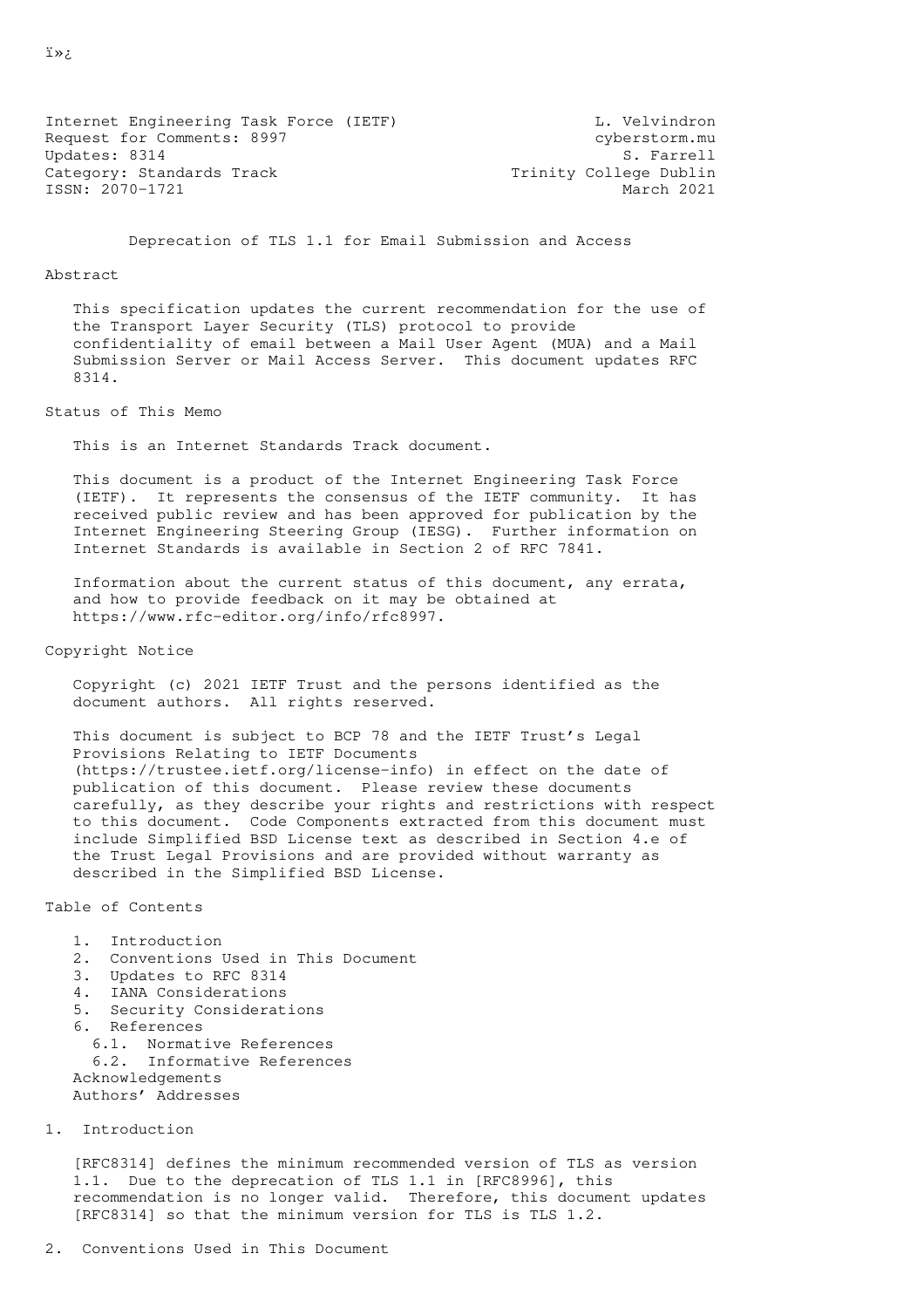The key words "MUST", "MUST NOT", "REQUIRED", "SHALL", "SHALL NOT", "SHOULD", "SHOULD NOT", "RECOMMENDED", "NOT RECOMMENDED", "MAY", and "OPTIONAL" in this document are to be interpreted as described in BCP 14 [RFC2119] [RFC8174] when, and only when, they appear in all capitals, as shown here.

3. Updates to RFC 8314

OLD:

 | 4.1. Deprecation of Services Using Cleartext and TLS Versions Less Than 1.1

NEW:

 | 4.1. Deprecation of Services Using Cleartext and TLS Versions | Less Than 1.2

OLD:

As soon as practicable, MSPs currently supporting Secure Sockets Layer (SSL) 2.x, SSL 3.0, or TLS 1.0 SHOULD transition their users | to TLS 1.1 or later and discontinue support for those earlier versions of SSL and TLS.

NEW:

As soon as practicable, MSPs currently supporting Secure Sockets Layer (SSL) 2.x, SSL 3.0, TLS 1.0, or TLS 1.1 SHOULD transition their users to TLS 1.2 or later and discontinue support for those earlier versions of SSL and TLS.

In Section 4.1 of [RFC8314], the text should be revised from:

 $O$ I.D $\cdot$ 

One way is for the server to refuse a ClientHello message from any client sending a ClientHello.version field corresponding to any version of SSL or TLS 1.0.

NEW:

One way is for the server to refuse a ClientHello message from any client sending a ClientHello.version field corresponding to any version of SSL or TLS earlier than TLS 1.2.

OLD:

It is RECOMMENDED that new users be required to use TLS version 1.1 or greater from the start. However, an MSP may find it necessary to make exceptions to accommodate some legacy systems that support only earlier versions of TLS or only cleartext.

NEW:

It is RECOMMENDED that new users be required to use TLS version 1.2 or greater from the start. However, an MSP may find it necessary to make exceptions to accommodate some legacy systems that support only earlier versions of TLS or only cleartext.

OLD:

If, however, an MUA provides such an indication, it MUST NOT indicate confidentiality for any connection that does not at least use TLS 1.1 with certificate verification and also meet the | minimum confidentiality requirements associated with that account.

NEW:

| If, however, an MUA provides such an indication, it MUST NOT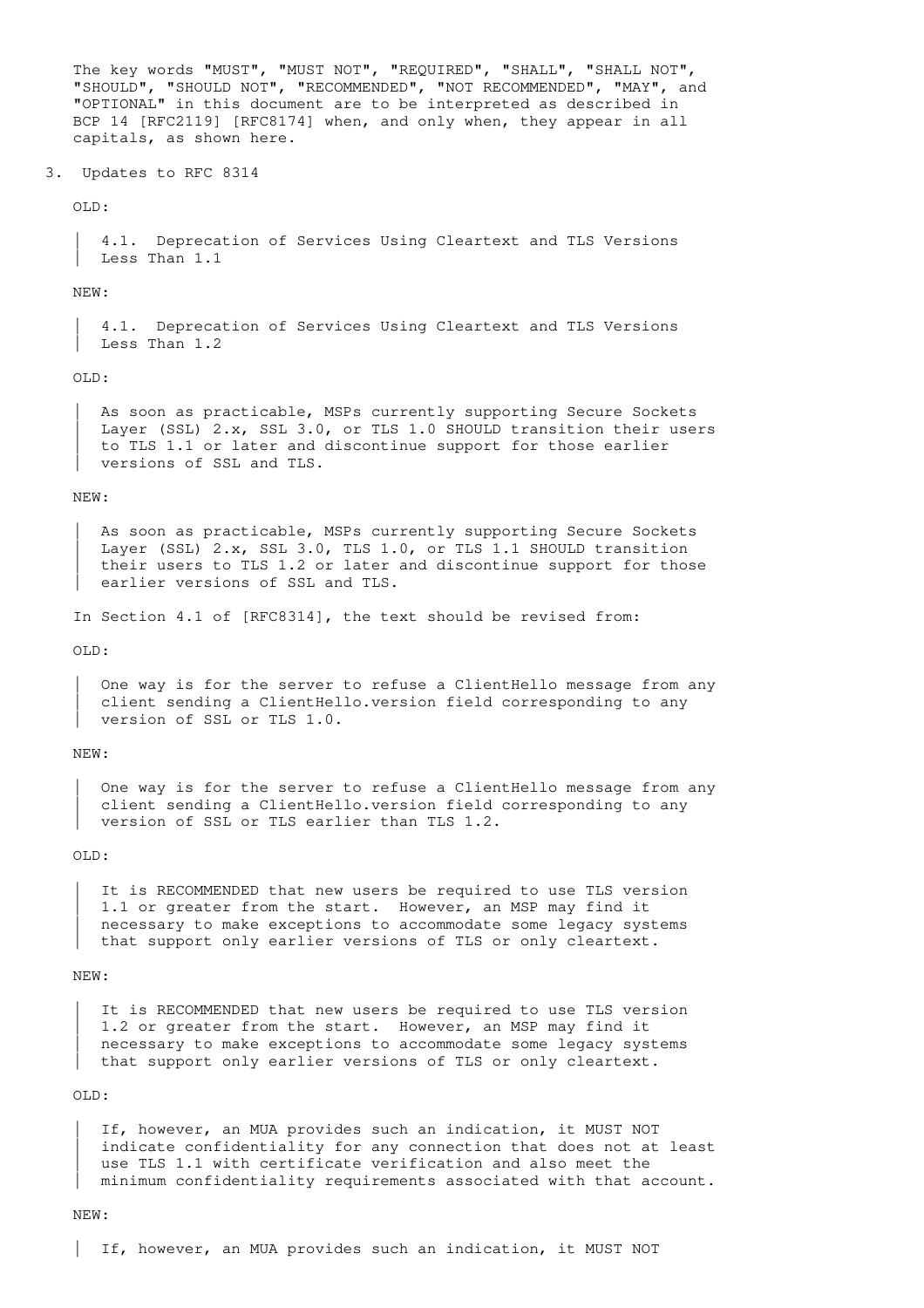indicate confidentiality for any connection that does not at least use TLS 1.2 with certificate verification and also meet the | minimum confidentiality requirements associated with that account.

## OLD

 | MUAs MUST implement TLS 1.2 [RFC5246] or later. Earlier TLS and SSL versions MAY also be supported, so long as the MUA requires at least TLS 1.1 [RFC4346] when accessing accounts that are configured to impose minimum confidentiality requirements.

# NEW:

 | MUAs MUST implement TLS 1.2 [RFC5246] or later, e.g., TLS 1.3 | [RFC8446]. Earlier TLS and SSL versions MAY also be supported, so long as the MUA requires at least TLS 1.2 [RFC5246] when accessing accounts that are configured to impose minimum confidentiality | requirements.

# OLD:

The default minimum expected level of confidentiality for all new accounts MUST require successful validation of the server's | certificate and SHOULD require negotiation of TLS version 1.1 or greater. (Future revisions to this specification may raise these | requirements or impose additional requirements to address newly discovered weaknesses in protocols or cryptographic algorithms.)

#### NEW:

The default minimum expected level of confidentiality for all new accounts MUST require successful validation of the server's | certificate and SHOULD require negotiation of TLS version 1.2 or greater. (Future revisions to this specification may raise these requirements or impose additional requirements to address newly discovered weaknesses in protocols or cryptographic algorithms.)

4. IANA Considerations

This document has no IANA actions.

5. Security Considerations

 The purpose of this document is to document updated recommendations for using TLS with email services. Those recommendations are based on [RFC8996].

6. References

6.1. Normative References

- [RFC2119] Bradner, S., "Key words for use in RFCs to Indicate Requirement Levels", BCP 14, RFC 2119, DOI 10.17487/RFC2119, March 1997, <https://www.rfc-editor.org/info/rfc2119>.
- [RFC5246] Dierks, T. and E. Rescorla, "The Transport Layer Security (TLS) Protocol Version 1.2", RFC 5246, DOI 10.17487/RFC5246, August 2008, <https://www.rfc-editor.org/info/rfc5246>.
	- [RFC8174] Leiba, B., "Ambiguity of Uppercase vs Lowercase in RFC 2119 Key Words", BCP 14, RFC 8174, DOI 10.17487/RFC8174, May 2017, <https://www.rfc-editor.org/info/rfc8174>.
	- [RFC8314] Moore, K. and C. Newman, "Cleartext Considered Obsolete: Use of Transport Layer Security (TLS) for Email Submission and Access", RFC 8314, DOI 10.17487/RFC8314, January 2018, <https://www.rfc-editor.org/info/rfc8314>.
	- [RFC8446] Rescorla, E., "The Transport Layer Security (TLS) Protocol